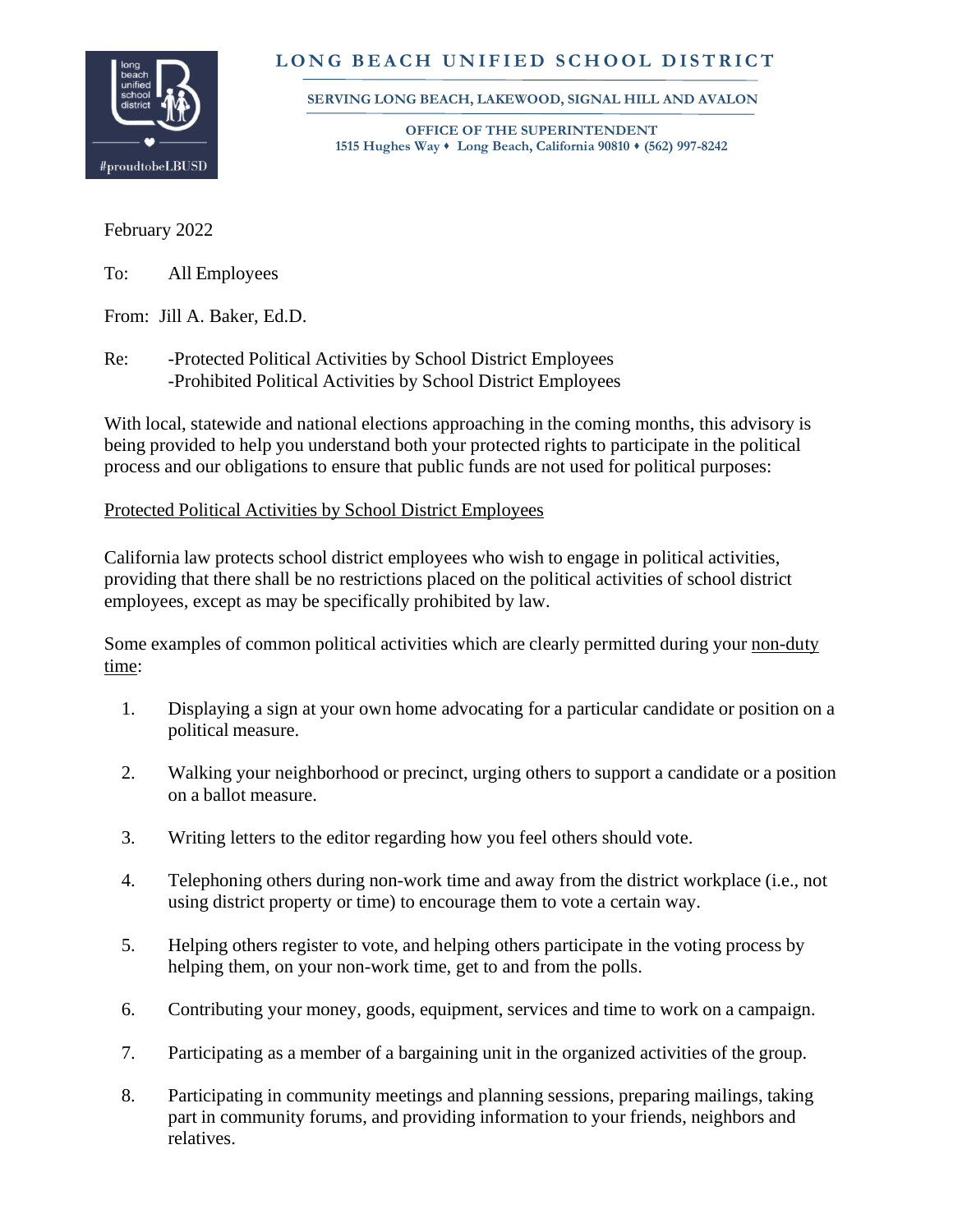- 9. Working after business hours and off campus with co-workers who wish to work together on a campaign.
- 10. Making sure that both you and the members of your family are registered to vote, and then voting, either by mailed ballot or by visiting your assigned polling place on election day.

This list is not intended to be a complete listing, but is intended to give you some sense of the broad range of activities which are clearly permitted and protected during non-duty time. You may very well select additional activities which are of interest to you and your family and friends, and you have a right to participate as you see fit during your non-duty time.

In addition to the essentially personal political activities listed above, California law authorizes some other specific permitted activities:

- 1. If authorized to do so by the Governing Board, a board member or administrative officer, when requested by a citizens' group to do so, may attend a meeting of such organization to discuss the reasons why the Board called for a bond election and to respond to inquiries from the group. [E.C. 7054.1]
- 2. Employees may solicit and receive political funds or contributions to promote the support or defeat of a ballot measure that would affect the rate of pay, hours of work, retirement, civil service, or other working conditions of employees of the district. These activities are prohibited during working hours. [E.C. 7056 (a)]
- 3. Recognized employee organizations and their officers, agents, and representatives may solicit and receive political funds or contributions during nonworking time from employee members to promote the support or defeat of any ballot measure. "Nonworking time" means time outside an employee's working hours, whether before or after school or during an employee's luncheon period or other scheduled work intermittency during the school day. [E.C. 7056 (b)]
- 4. Use of a forum under the control of the school district is permissible if the district makes the forum available to all sides on an equitable basis. [E.C. 7058]
- 5. California law encourages activities which make it convenient for persons to register to vote. Thus our students are able to help facilitate this important civic activity by bringing voter registration materials home to their parents to enable them to register. Registration materials may also be available at all school sites and district work locations for our employees and any members of the public. No partisan or advocacy materials are to be included with these voter registration materials. [E.C. 2158]
- 6. Traditional efforts to inform district residents about school programs, accomplishments, and choices need not be curtailed because of a pending election. [E.C. 35172c]